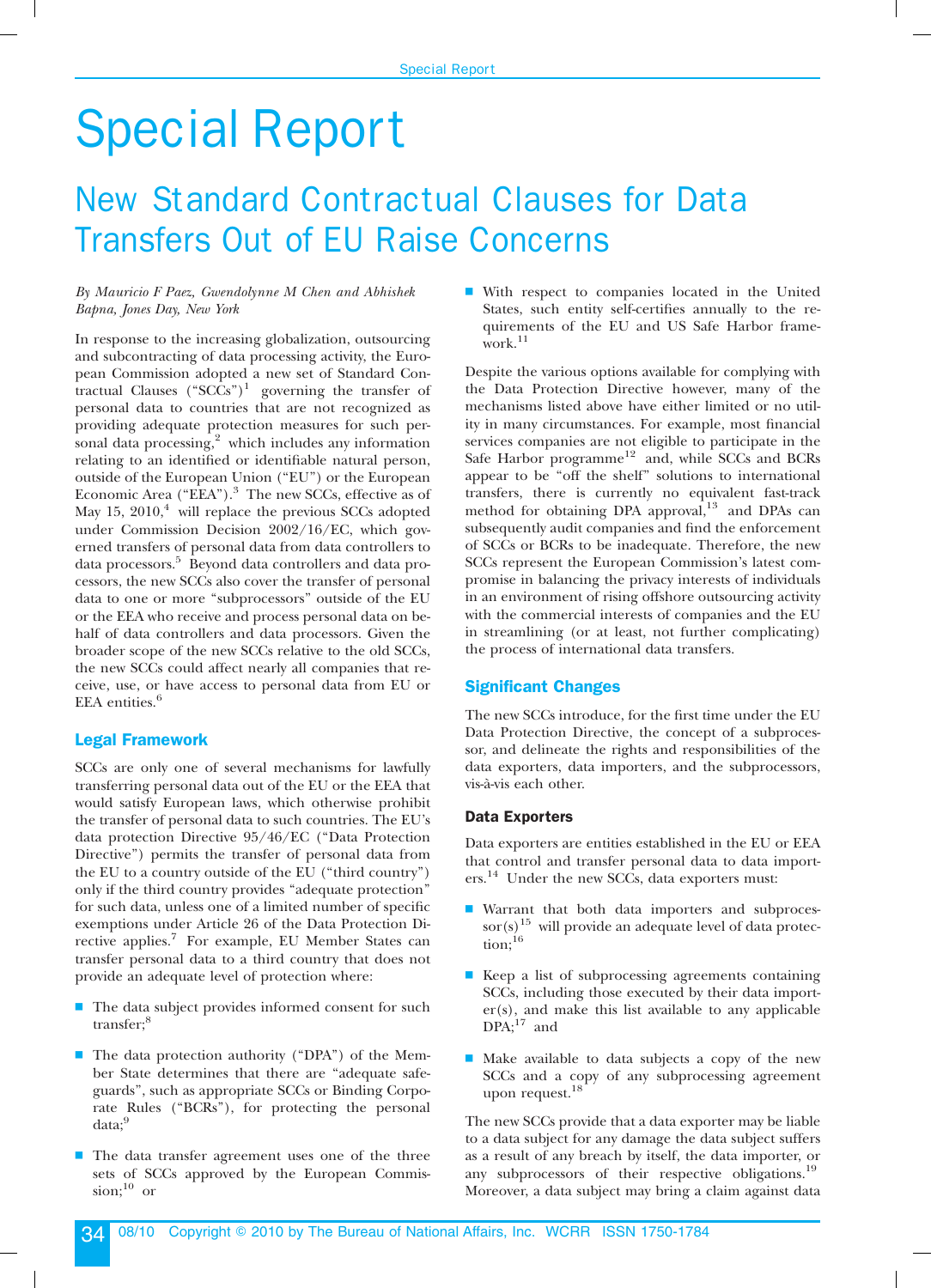importers or subprocessors only where the data exporter has ceased to exist.<sup>20</sup> Thus, data exporters are primarily responsible for any breach in the chain of data processing activity.

## **Data Importers**

Data importers are data processors established in third countries that are engaged by data exporters for processing personal data on behalf of data exporters.<sup>21</sup> Because data importers often transfer personal data received from data exporters to subprocessors in the same or another third country for processing, storage, or technical support functions, data importers that use the new SCCs must:

- $\blacksquare$  Inform data exporters of subprocessing activities and obtain the data exporter's prior written consent for each subcontract;<sup>22</sup>
- Subcontract their obligation only by way of written agreement with subprocessors that impose the same privacy and data protection obligations on subprocessors that the data exporter imposed on them; $^{23}$
- s Include a third-party beneficiary clause in any subprocessing agreement that allows the data subject to bring a claim for compensation against the subprocessor in a situation where both the data exporter and the data importer have disappeared or ceased to exist;<sup>24</sup>
- Send a copy of any subprocessing agreement they conclude under the SCCs to the data exporter;<sup>25</sup> and
- **Offer data subjects a choice between mediation and** litigation for resolving disputes.<sup>26</sup>

Under the new SCCs, the data importer may be liable to the data exporter for any breach by itself or any of its subprocessors for failure to perform their processing obligations or to provide the adequate level of data protection under the data importer's contract with the data exporter.<sup>27</sup> The data importer may also be liable for any damage the data subject suffers as a result of any breach by the data importer or its subprocessors of any of their respective obligations, $28$  to the extent that the data subject cannot obtain adequate redress from the data exporter.

#### **Subprocessors**

Subprocessors<sup>29</sup> are entities established in third countries that are engaged by data importers or other subprocessors to process personal data on their behalf. Under the new SCCs, subprocessors must provide at least the same level of privacy and data protection that the data exporter provides, $30$  which means that the laws of the data exporter's state may apply to the subprocessor's activities. In addition, subprocessors may be liable to data subjects for damage claims where the data subject is unable to bring a claim against the data exporter, the data importer, or a successor entity that has assumed their obligations under the  $SCCs$ .<sup>31</sup> In such a claim for damages, however, subprocessors are only liable for

their own activities and would not be liable for any harm caused by either the data exporter or the data importer. 32

# **Conclusion**

The European Commission adopted the new SCCs to ensure that all entities in the data processing chain are subject to the same obligations of privacy and data protection. Under the new SCCs, data exporters and data importers must fulfill certain obligations that go above and beyond those required for data controllers and data processors under the original SCCs. The new SCCs also provide data exporters, data importers, and subprocessors certain rights and obligations with respect to data subjects and to each other.

Any company using the old SCCs may want to reevaluate whether the old SCC regime is still its best option for transferring data out of the EU or the EEA. Any company that will be applying the new SCCs should review and negotiate their agreements, arrangements, and relationships involving personal data originating from the EU or the EEA with the new SCCs in mind. Specifically, these companies should:

- $\blacksquare$  Perform thorough due diligence investigations of potential parties to agreements that involve the processing of personal data originating from the EU or the EEA to determine whether such parties are technologically and/or organizationally capable of satisfying the necessary privacy and data protections obligations under the new SCCs; and
- $\blacksquare$  Negotiate indemnification clauses in new or existing data processing agreements that involve personal data originating from the EU or the EEA.

Companies should also be careful not to rely on an overly literal reading of the new SCCs. Although the textual definitions of ''data exporter'' and ''data importer'' cover only data transfers from a data controller within the EU to a data processor outside the EU, i.e. not transfers from a data processor in the EU to a subprocessor outside the EU, the distinction between a data controller and a data processor is not always clear in practice. While data controllers typically make decisions about what data to collect and how to use such data, and data processors typically manipulate data according to a data controller's instructions, a company can perform any and all of these duties, and thus may act as a data exporter, data importer, and/or subprocessor under different circumstances with respect to other companies. Moreover, DPAs may audit the chain of processing relationships at any time and determine appropriate roles and actions for a company that may be inconsistent with those that the company previously considered to be appropriate.

Lastly, any company wishing to execute or amend a valid agreement under the old SCC for processors must apply the new SCCs for processors. All SCCs for processors executed before May 15, 2010 will continue to be enforceable under the old SCCs.

- Commission Decision 2010/87/EU, 2010 OJ (L 39) 5-6, 11 (EU).
- <sup>2</sup> "Personal data" means any information relating to a natural person